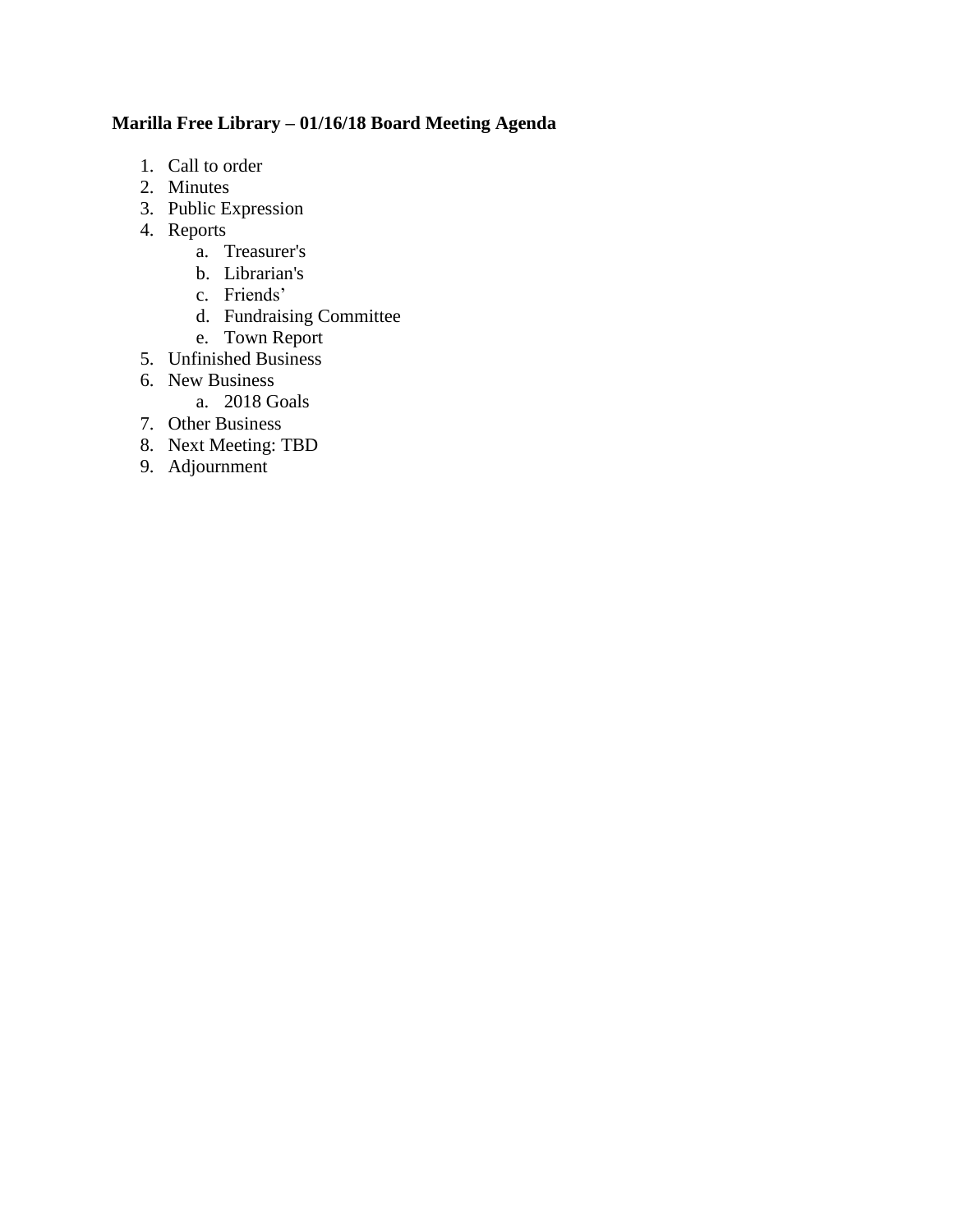## **Marilla Free Library – 01/16/18 Board Meeting Minutes**

- 1. Call to order 6:30pm. *In attendance*: Shannon Thompson, Kristen Matthews, Joanne Goellner, Marsha Wingate, Martha Mummery, Judy Farmer. *Absent*: Rachelle Walker
- 2. Minutes Previous meeting minutes approved as written. *I*<sup>st</sup> motion Judy Farmer, 2<sup>nd</sup> by *Martha Mummery: all in favor with none opposed.*
- 3. Public Expression no public expression
- 4. Reports
	- a. Treasurer's *(for full account details including all transactions and balances, see the Treasurer's Report on file at the library)* Memorial Checking has a balance of \$92.62. It gained \$5.62 from the Amazon Smile Program and paid out \$96.61 for summer program supplies. The Memorial Savings account earned .89 in interest for November and December and has a balance of \$27,959.17 after summer program reimbursement from Central. The Fundraising Account is at \$19,618.28, Town Funds \$31,037.39 (earned \$2.07 interest), Operating \$2642.24 after revenue deposits and payouts and the CD has a balance of \$177,176.99.
	- b. Librarian's (*see Librarian Report on file at Library for complete details)*  Circulation was down for the year as was computer use, wireless use and patron count. Laptop use was up for the year. The Graham Cracker house program sponsored by the Friends of the Library had four successful sessions. 77 people attended total! Looking ahead, February has "Take Your Child to the Library" and a "Story Time with Shannon" in March. Central is also providing programming in February and March. November Book Club had eight patrons in attendance and the next one meets January  $23^{\text{rd}}$ .

Shannon had to fill out new paperwork regarding the Special Legislative Grant. She submitted for items including: a flat screen TV, wall mount, shelf for blu-rays and computer carrels.

The Marilla Free Library holiday gift card fundraiser raised \$325.

Library staff had to do policy certification  $\&$  review the employee handbook.

Summer incentives have been ordered. *A motion was made to approve payment of \$208.19 to Dem Co. 1st motion made by Joanne Goellner, 2nd by Marty Mummery; all in favor and none opposed.*

Shannon learned that regardless of the amount of days the library or Friends of the Library has a book or discard sale, we are required to charge sales tax. The same applies to coasters or cards or anything else the library decides to sell.

- c. Friends'- No meeting until March  $13<sup>th</sup>$
- d. Fundraising Committee will set a date for the next meeting to discuss grant information, set goals for 2018 and make decisions regarding the next fundraiser. Looking into a town wide letter.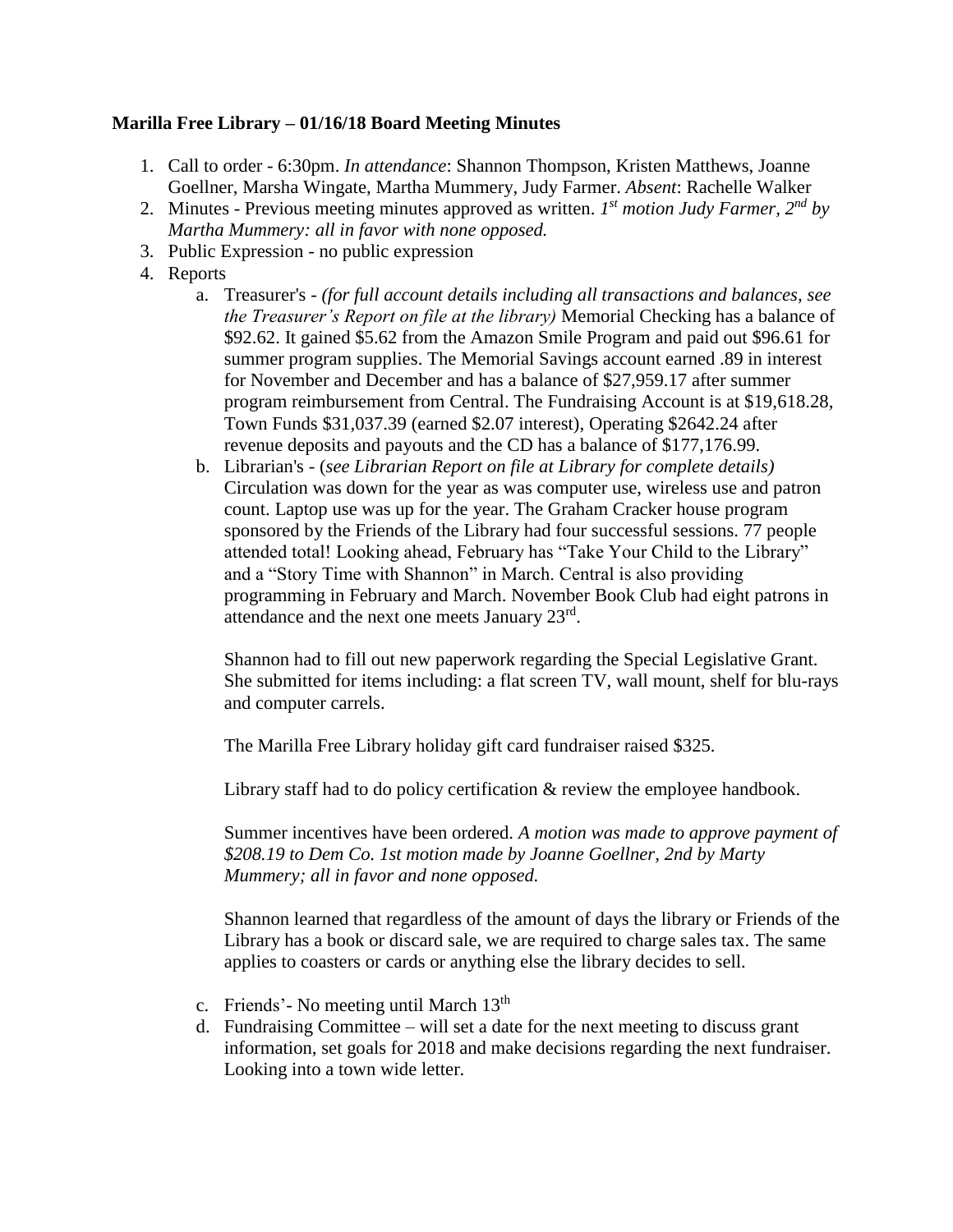- e. Town Report No one present. Kristen did find out that Bonnie Waterman would be our next liaison.
- 5. Unfinished Business no unfinished business
- 6. New Business
	- a. 2018 Goals some 2018 goal ideas suggested by trustees for the Marilla Free Library included new programming, trying to widen the ages and types of groups that utilize the library, try to increase our social media presence, inviting the community to use the library.
- 7. Other Business no other business
- 8. Next Meeting: 02/20/18 6:30pm.
- 9. Adjournment *The meeting adjourned at 7:42pm. First motion made by Judy Farmer followed by Marsha Wingate. All in favor with none opposed.*

Meeting Minutes Respectfully Submitted, January 27<sup>th</sup> by Joanne Goellner, Secretary.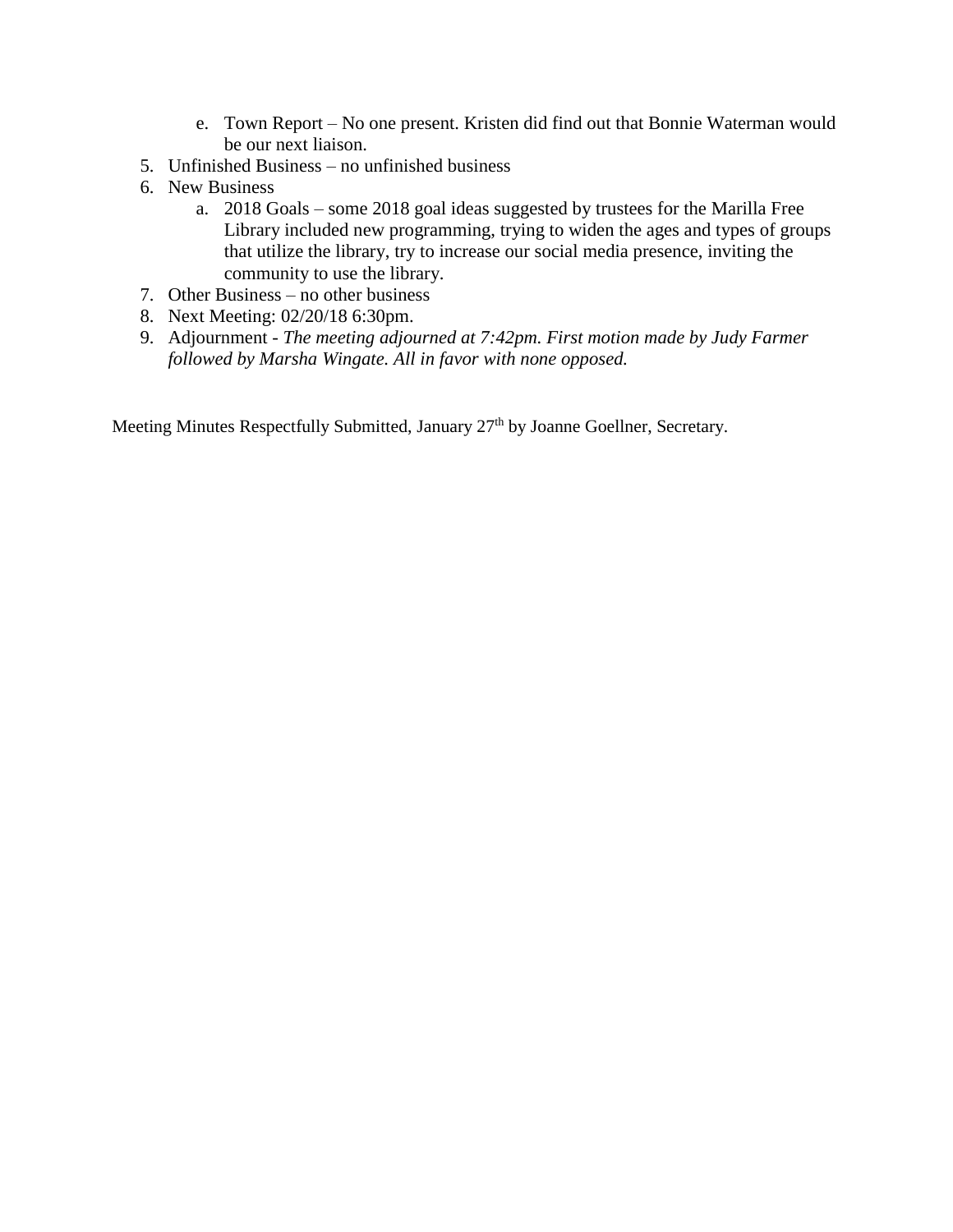### **Librarians Report**

January 16, 2018

### *Operating Budget*

#### *Receipts*

November receipts: \$ 336.39 December receipts: \$ 412.25 **Receipts** year to date: \$ 5,015.47 This represents fine/copy/print revenue. This year our revenue commitment is \$4,628.

### *Expenditures*

November: \$ 0 December: \$ 105.77 **Expenditures** year to date: \$ 3,934.03. This year our expenditure allotment is \$5,069.

### *Circulation*

November was 2,762. This was down by 714 or -20.5% December was 2,781. This was down by 418 or -13.1% Year to date is 37,522. This was down by 6,088 or -14%

#### *Computer*

November was 104. This was down by 11 or -9.6% December was 72. This was down by 22 or -23.4% Year to date is 1,192. This was down by 336 or -22%

#### *Laptop Use*

November was 9. This was up by 9. December was 1. This was the same as December 2016. Year to date is 40 uses. This is up by 12 uses.

### *Wireless Usage*

November was 128. This was down by 41 or -24.3% December was 109. This was down by 58 or -34.7% Year to date is 1,471. This was down by 376 or -20.4%

### *Patron Count*

November was 1,309. This was down by 203 or -13.4% December was 1,225. This was down by 279 or -18.6% Year to date is 18,636. This was down by 358 or -1.9%